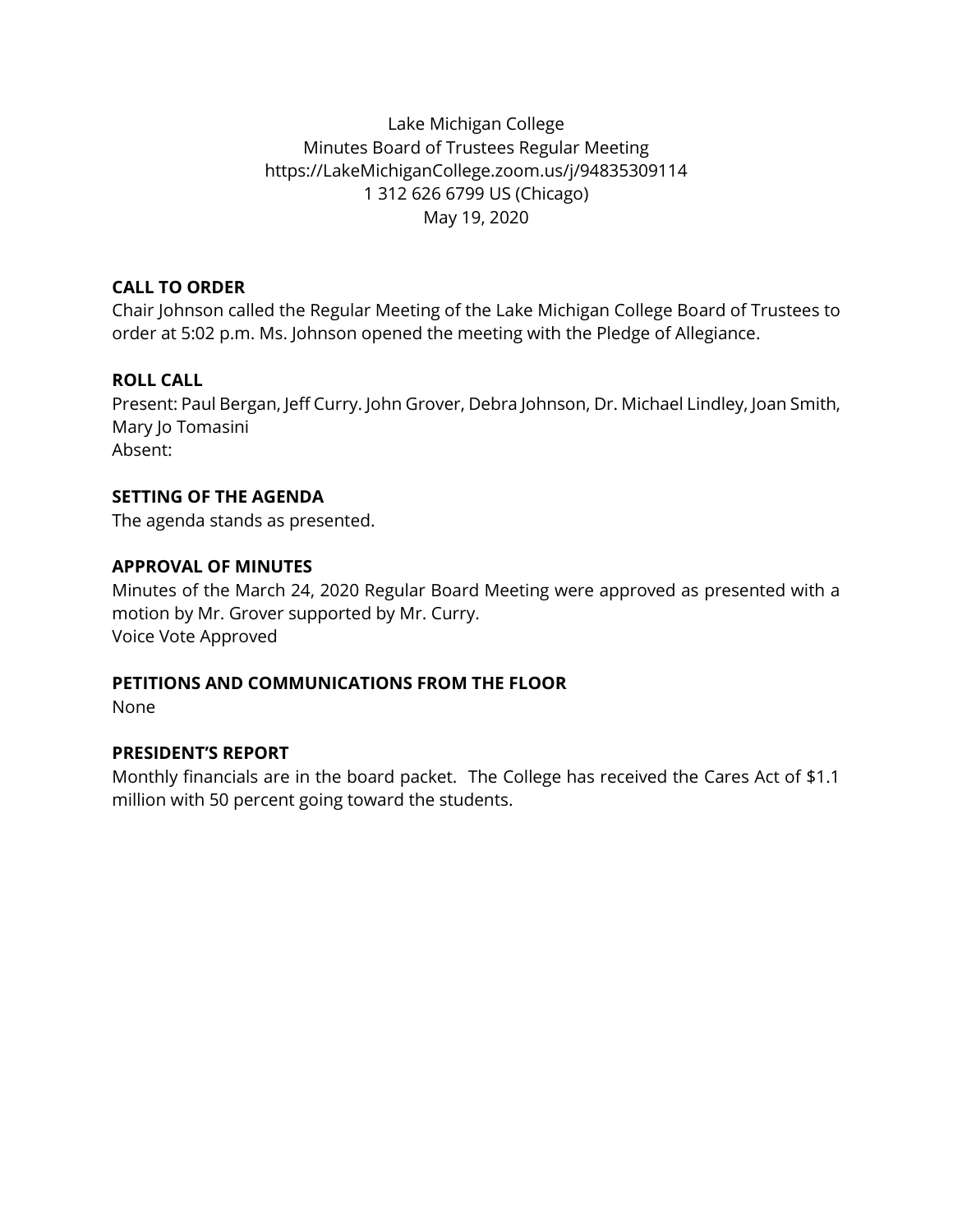#### **NEW BUSINESS**

#### **Approval to Submit MCACA Project Support Grant**

Title: MCACA Project Support Grant of \$30,000 for 2020-21 Mainstage Season

- Source: Michigan Council for Arts and Cultural Affairs
- Officer: Grace Kelmer, Mendel Center Mainstage Director
- Dates: October 1, 2020 June 30, 2021
- Match: \$30,000
- Summary: This Project Support Grant will support the live public performances and any livestreaming performances held between January 1, 2021 and June 30, 2021. The live and streamed performances will be part of the 29<sup>th</sup> annual Mainstage performing arts series. The series is designed to make quality performing arts opportunities locally accessible in southwestern Michigan. Related expenses incurred after October 1, 2020 (the beginning of the MCACA Fiscal Year) will be considered in the scope of the grant. The cash match will be covered by earned revenue from the performances and does not require additional fundraising efforts.

#### **ACTION**:

It was recommended that the Lake Michigan College Board of Trustees authorize the College to submit an application for the FY21 MCACA Project Support Grant.

**MOTION** by Mr. Bergan with support by Ms. Tomasini to authorize the College to submit an application for the FY21 MCACA Project Support Grant.

ROLL CALL VOTE

Yeas: Paul Bergan, Jeff Curry, John Grover, Debra Johnson, Michael Lindley, Joan Smith, Mary Jo Tomasini Nays: None Absent: None

**APPROVED**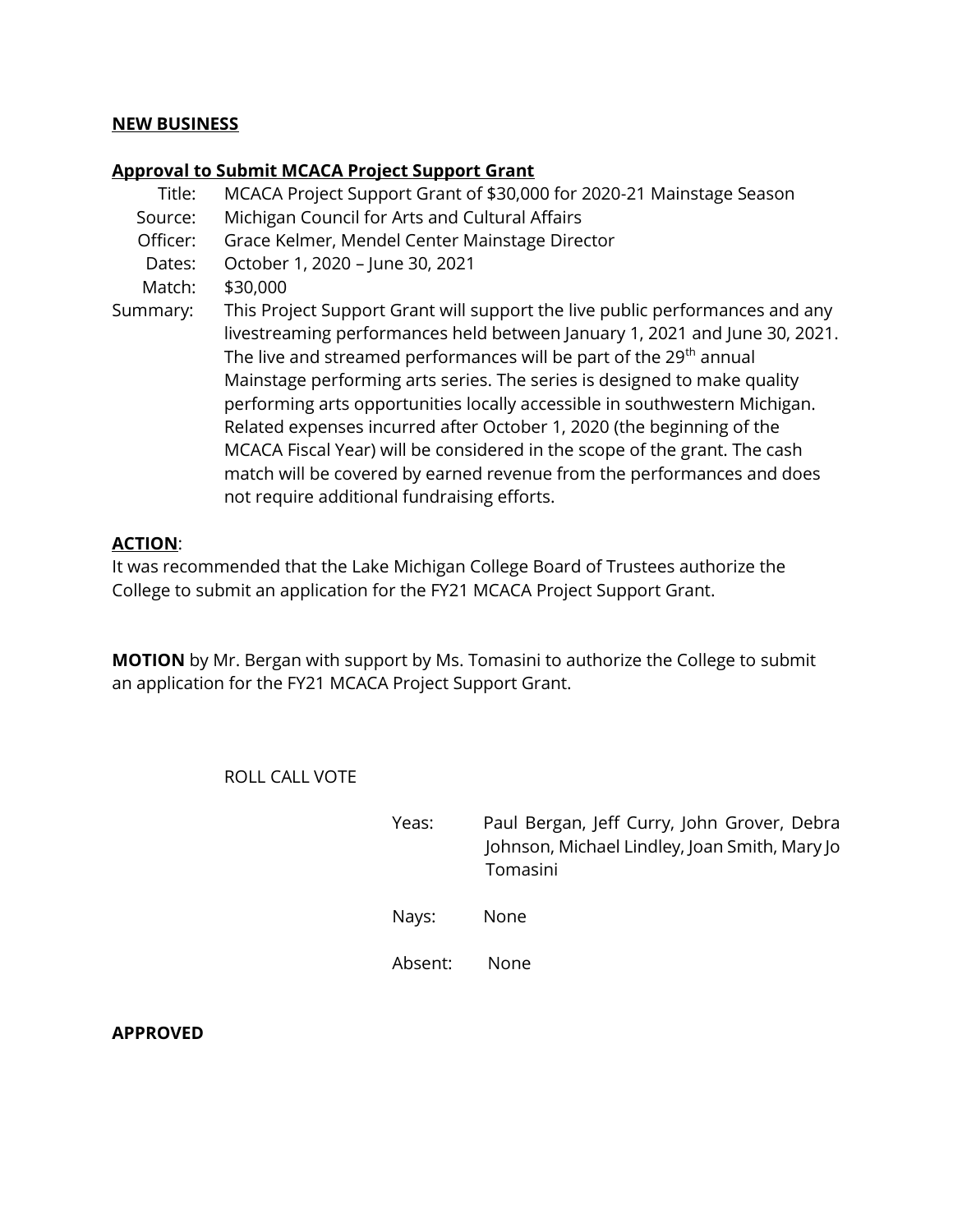## **POLICY REVISIONS**

As part of ongoing efforts to review college polices in support of continuous quality improvement efforts, the following policy revision has been presented to the Board of Trustees for review and/or approval.

- 1. Capital Assets
- 2. Vacation Administrators & Professional/Technical Staff, Full-Time

## **ACTION:**

College Administration recommends that the Board of Trustees approve the following policy revision as presented.

Lake Michigan College Policy

## **CAPITAL ASSETS**

| Office of Origin:      | Finance                        |
|------------------------|--------------------------------|
| Responsibility:        | <b>Chief Financial Officer</b> |
| Original Date Adopted: | TRD                            |
| Dates Reviewed:        | $04 - 21 - 20$                 |
| Last Date Approved:    | TRD                            |

# **Capital Asset Threshold**

A Capital Asset is an expenditure of \$5,000 or more and an estimated useful life greater than 1 year, with the following exceptions:

- All library materials (e.g., books, journals, bound periodicals, microfilm, electronic media) are capitalized.
- All purchases of land are capitalized.

# **Capitalized Cost of Capital Assets**

### Purchased Assets

The "capitalized cost" (i.e., amount recorded as cost basis for asset) includes purchase price, transportation and installation costs, value received from trade-in, and other direct costs incurred in obtaining the asset and making it usable.

### Construction and Renovation Projects

The capitalized cost for construction and renovation projects includes costs for constructing and/or improving an asset (labor, materials, architectural / design fees, permits, inspections, filing costs, agent fees, etc.) plus utilities during the construction period, certain landscaping, etc. These costs collectively are a "capital project."

If a vendor or contractor is working on more than 1 capital project at a time, they are required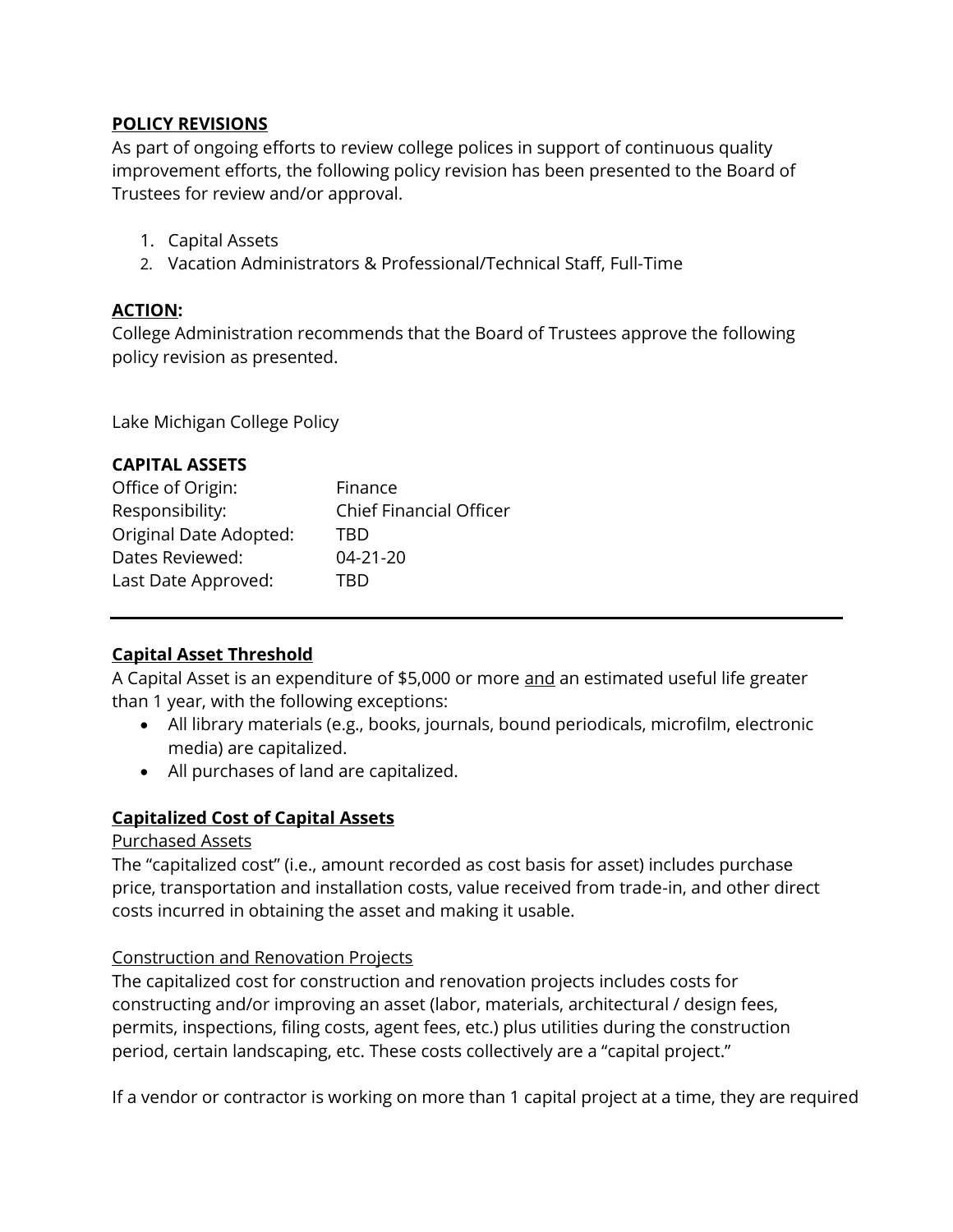to provide a breakout of costs by project. Alternatively, if separate bid documents are available, those documents can be used to allocate a consolidated invoice to the separate projects.

Capitalization of landscaping is determined by Generally Accepted Accounting Principles (GAAP), which vary based on landscaping type. Please seek guidance from the Finance Department.

Assets Purchased with Grant Funds See *Grant Supplies & Equipment* procedure.

### Leased Assets

The capitalized cost is determined by GAAP, which vary based on lease type. Please seek guidance from the Finance Department.

### Donated Asset

All assets donated to the College must be processed through the Lake Michigan College Foundation (Foundation.) The capitalized cost is the asset fair market value on date of donation plus direct expenses of obtaining/installing the asset.

### **Repairs and Maintenance (R&M)**

During the life of capital asset, it may be necessary to pay for R&M of the asset. Capitalization of these costs depends on the nature of the repair or maintenance.

R&M costs incurred to restore an asset to a previous operating condition or to keep an asset in its current operating condition are not capitalizable under GAAP. These costs refer to normal, regularly recurring expenditures required to keep an asset in efficient operating condition, and neither adding to the value of the asset nor appreciably prolonging its life. This type of expenditure, regardless of cost, is expensed and not capitalized.

R&M that cost over \$5,000 and which also increase the asset estimated useful life can be capitalized.

### **Depreciation of Capital Assets**

The straight-line method of depreciation is used for all depreciable capital assets. Depreciation is charged beginning with the month the asset is placed in service.

Estimated useful lives are as follows by capital asset category:

Art: not depreciable Buildings and improvements: 45 years Computer hardware: 5 years Computer software: 3 years Equipment: 7-15 years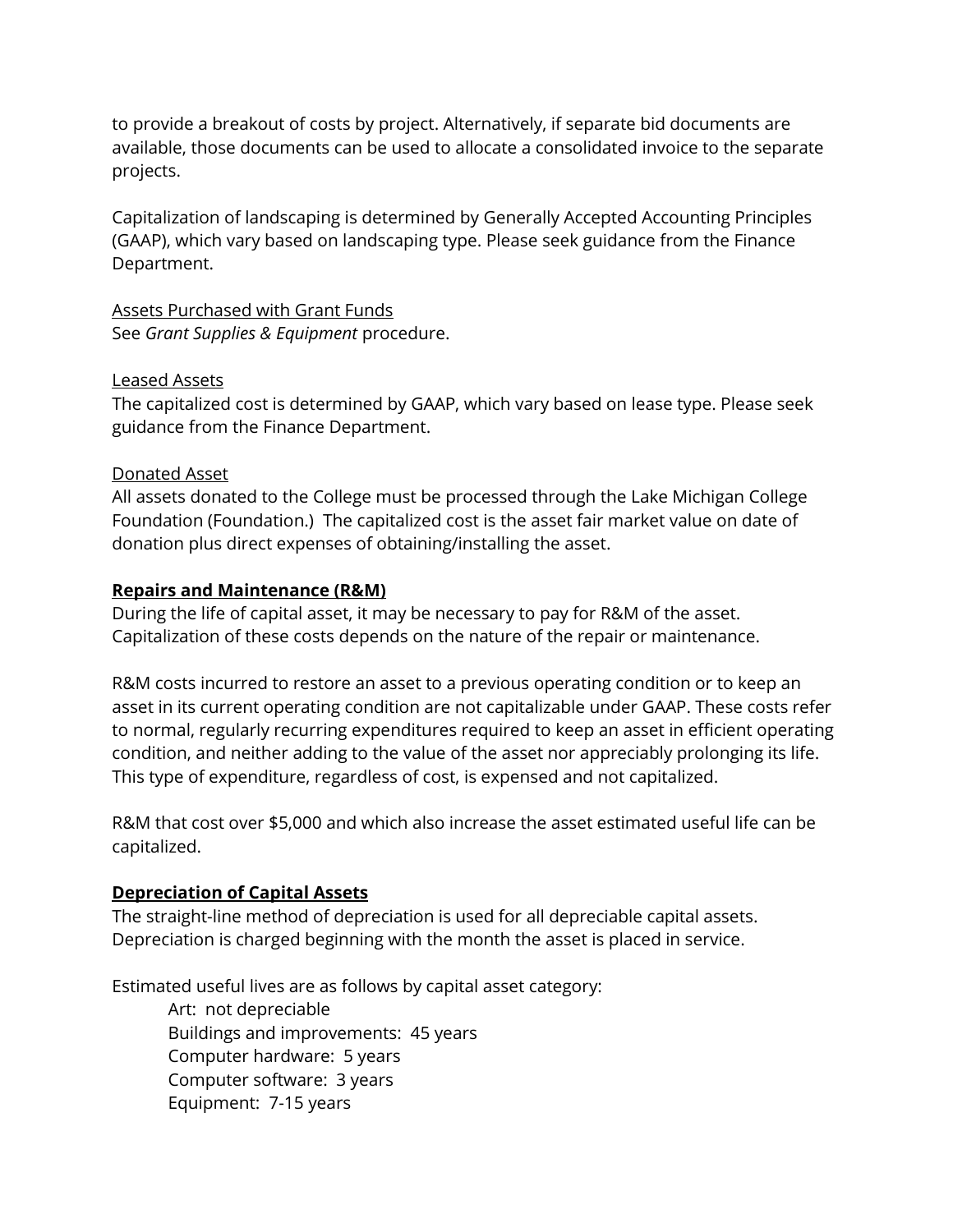Furniture and fixtures: 5-7 years Land: not depreciable Land improvements & infrastructure: 15-20 years Library materials: 5 years

## **Capital Asset Categories**

The College has 3 capital asset categories: Minor Capital, Routine Capital, and Major Capital.

# **A) Minor Capital**

Minor Capital are assets that have an estimated useful life of more than 1 year but which cost less than \$5,000. Minor Capital is not capitalized but instead expensed when purchased.

## Budget & Approvals

Approval for purchase of Minor Capital comes through the annual operating budget process.

# **B) Routine Capital (RC)**

RC expenditures are generally intended for maintaining, renewing, improving, and replacing existing assets. These assets are generally non-emergency and planned in advance, and their maintenance/improvement/replacement considered to be part of an ordinary course of business.

Examples of RC includes instructional equipment and library books; classroom / office equipment and furniture; replacement of vehicles, signage, doors; asphalt / pavement repairs; elevator upgrades; re-carpeting and room remodeling; occasional (or regular but less than College-wide) acquisition or replacement of digital signage, computers and peripherals, security cameras, servicers and network switches.

Capitalizable repairs to existing assets will be designated as RC or MC depending on the investment required and the scope of the project.

### Budget & Approvals

The RC budget is calculated annually using a standard methodology and is allocated between Academics, Facilities, Information Technologies (IT), President, other locations (Niles, South Haven), and auxiliaries.

The RC budget is approved in total by the Board of Trustees (the Board) each year for the following fiscal year, and is funded by each fiscal year's operating cash flow. Should no cash flow be generated from operations, RC could be funded by reserves, postponed, or funded by debt, as determined by the Board.

All RC projects must be approved by the President.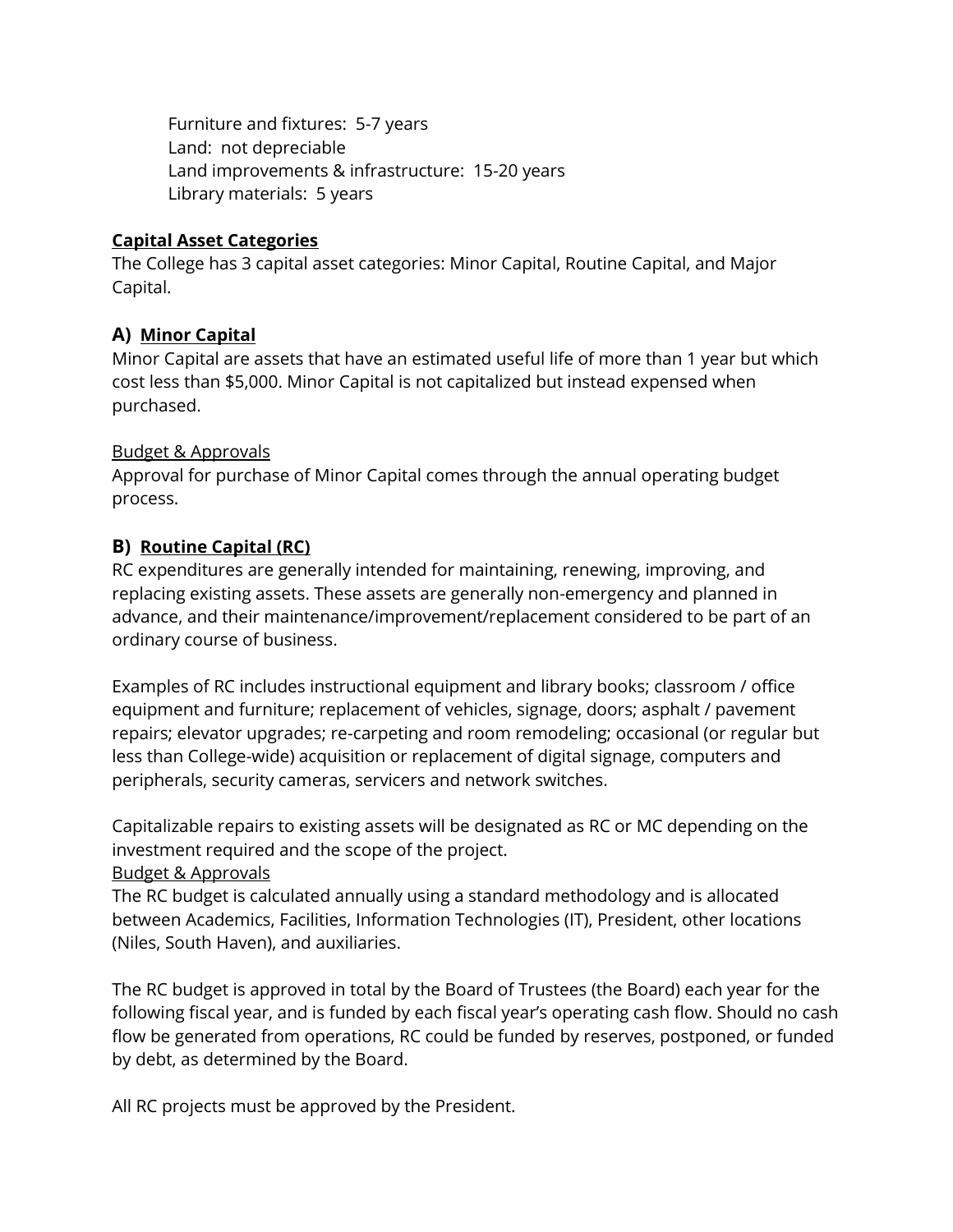Although a list of planned RC projects is presented to the Board annually, Board approval of projects is not required unless the cost exceeds the President's authority per the *Authority to Bind College to External Agreements* policy.

For those RC projects that require Board approval, the information provided will include, as applicable, estimated annual incremental costs for a) asset operation, b) long-term maintenance, and c) depreciation, as well as d) proposed uses for unspent budget (such as bid alternates.)

Any contract or obligation that is a component of a RC project that exceeds the President's authority in the *Authority to Bind College to External Agreements* policy requires Board approval, even if the project as a whole has already been approved by the Board.

Carryover of unspent RC budget from one fiscal year to the next requires approval of the Chief Financial Officer. Carried-over funding may only be used for the project originally intended and may only be carried over for 1 additional year after initially budgeted unless the project is in process and completion crosses fiscal years.

RC budget overruns in total by area of 1% or less will be forgiven. Overruns in total of more than 1% by area will result in a reduction in the following year's RC budget for that area by the amount of the overrun.

Savings (i.e., actual RC costs less than budgeted) may be reallocated to another RC project. In addition, RC budget may only be transferred to supplement a MC project with prior approval from the president.

# **C) Major Capital (MC)**

MC projects are generally intended for projects that are funded on a non-recurring or multi-year basis and which focus on acquiring, building, or significantly renovating, improving, or maintaining land, facilities, infrastructure, technology infrastructure and major systems, as well as for machinery and equipment that are part of a College-wide lifecycle replacement program.

A MC project is generally a project with a budget greater than \$50,000.

In addition to the description of MC projects above, MC includes those projects funded by sources other than the College general fund, such as those funded by capital millage proceeds, debt proceeds, the Foundation, grants, or Student Senate Campus Funds.

The determination of what is a MC project versus a RC project may be made on a projectby-project basis.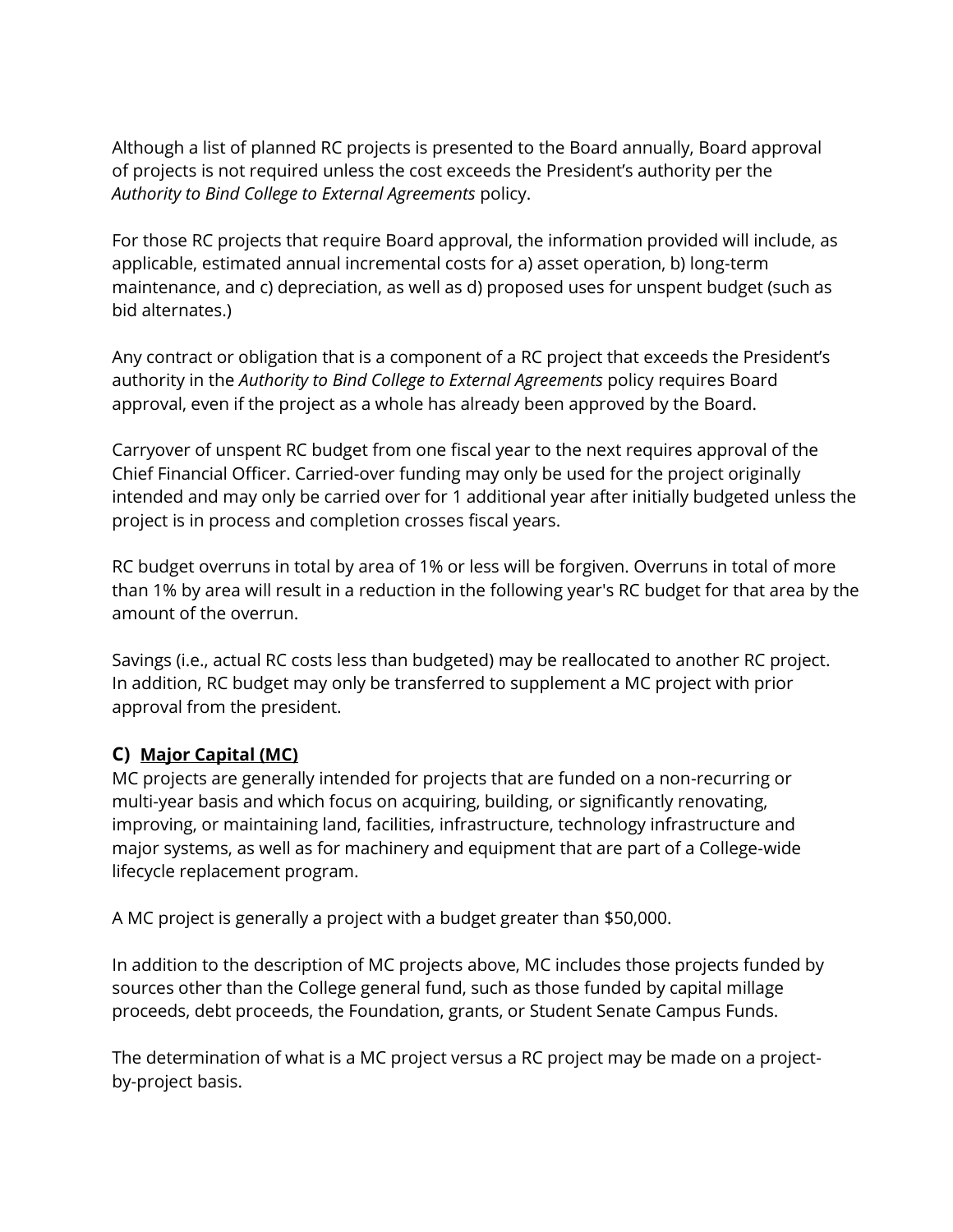Capitalizable repairs to existing assets will be designated as RC or MC depending on the investment required and the scope of the project.

## Budget & Approvals

All MC projects require the President's approval. MC projects exceeding the President's authority per the *Authority to Bind College to External Agreements* policy require Board approval.

If it is anticipated that a MC project will require Board approval, a summary of the project will be presented to the Board for review prior to incurring significant design or other costs and prior to seeking construction bids.

For those MC projects that require Board approval, the information provided to the Board will include, as applicable, estimated annual incremental costs for a) asset operation, b) long-term maintenance, and c) depreciation, as well as d) proposed uses for unspent budget (such as bid alternates.)

A 6% contingency will be included in all new construction MC budgets and an 8% contingency will be included in all renovation MC budgets. MC projects requiring equipment or systems testing will include commissioning costs in the budget.

Any contract or obligation that is a component of a MC project that exceeds the President's authority in the *Authority to Bind College to External Agreements* policy requires Board approval.

Changes in project scope, such as change orders, that increase the cost of a MC project beyond the amount previously approved by the Board require additional Board approval if proposed changes exceed the President's authority in the *Authority to Bind College to External Agreements* policy.

Savings (i.e., actual project expenditures less than budgeted project expenditures) may not be reallocated to another capital project unless the approved budget included alternates to be included as funding permitted*.*

Regular reporting of the status of MC projects will be provided to the Board.

**References:** *Authority to Bind College to External Agreements* policy *Capital Assets* procedure *Grant Supplies & Equipment* procedure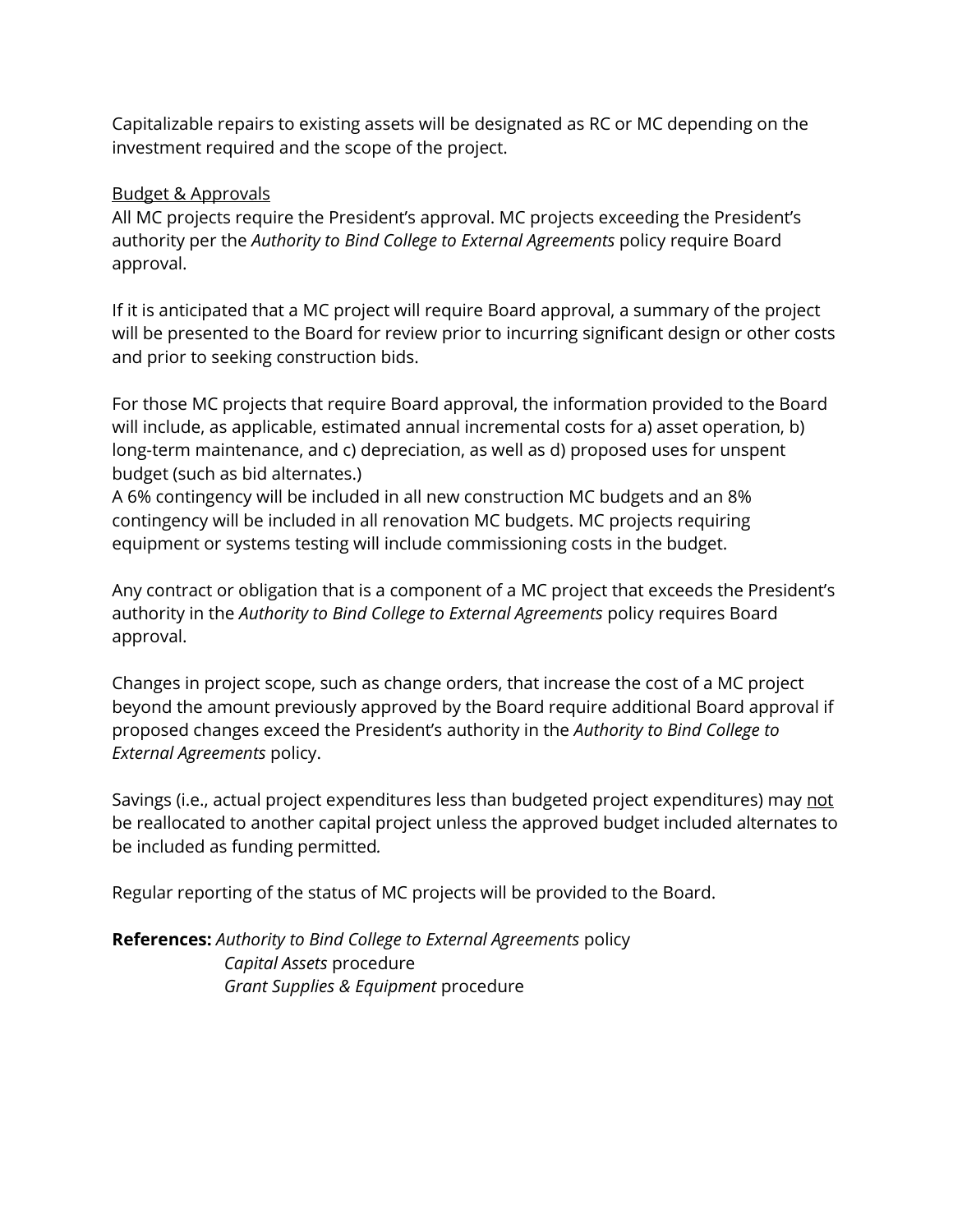## DELETE POLICY – INCLUDED IN HR POLICY

#### **VACATION ADMINISTRATORS & PROFESSIONAL/TECHNICAL STAFF, FULL-TIME**

Office of Origin: Human Resources Date Adopted: 06-29-90 Last Date Modified & Approved: 04-28-92

#### Policy Statement:

Twenty (20) paid vacation days are credited annually on July 1 and are awarded to regular full time administrative staff employees according to the following procedures:

- 1. Accrual: Vacation time accrues at the rate of 1.66 days per month commencing on the date of appointment, and is prorated from the date of appointment or termination.
- 2. Eligibility: Vacation time is approved in advance by the immediate supervisor, and is recorded on the weekly departmental attendance reports (pink sheets). Personnel calendar records are kept and eligible vacation time is confirmed by the office of Human Resources. Employees will be notified of their eligibility semi-annually.
- 3. Alternate Days: If a vacation day falls at a time when the College is officially closed, the employee may take an alternate day scheduled in mutual agreement with the immediate supervisor.
- 4. Deferral: Vacation time is not cumulative, and will be forfeited unless taken (1) during the fiscal year earned or (2) up to maximum of twenty (20) days, during the following fiscal year.

Any exceptions to be considered for carryover of vacation will only be considered for a week (5 days) of time.

5. Termination: Upon termination of employment, unused, accrued vacation pay will be computed by subtracting the number of days taken from the vacation time earned as pro- rated to the date of termination. If more vacation time has been taken than earned, when so prorated, an equivalent deduction will be made from the employee's final pay check. Human Resources will inform the Business Office of the number of days and the appropriate pay rate to be expended to accrual.

**Responsibility**: Vice President, Administrative Services & Special Assistant to the President